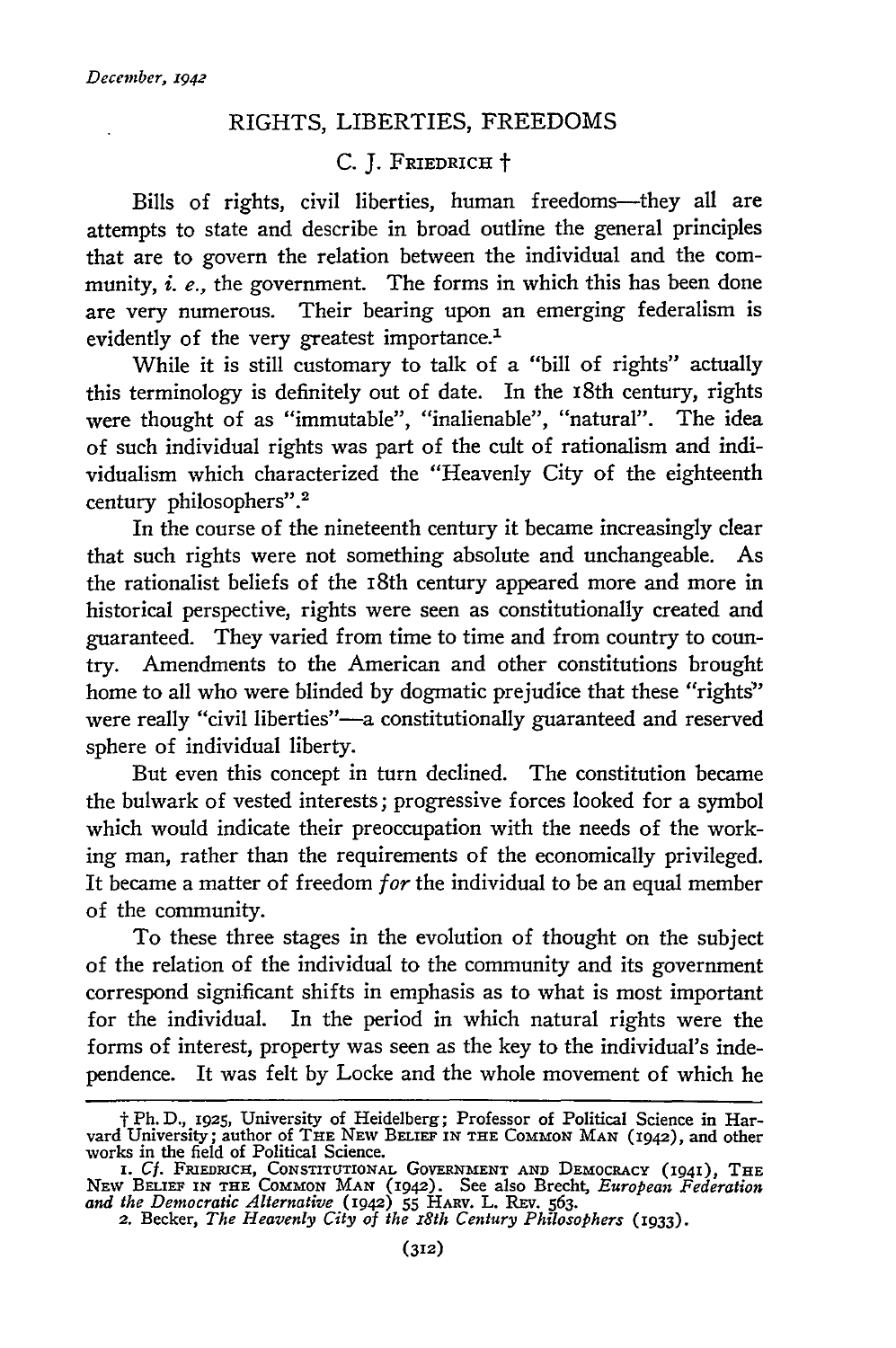was the most persuasive exponent that the individual's right to the fruits of his labor could be most effectively protected by protecting his property. With this went the cheerful assumption that anyone who wanted to work, could, and that anyone who did work was likely to accumulate property, if he was thrifty.

In the period in which civil liberties came into the foreground of attention (none of these periods, can, of course, be rigidly delimited), the activities of the individual as a person and as a citizen featured most prominently. Freedom of speech and of assembly and freedom of the press seem to have preoccupied most thought in the field. Besides these, freedom of association, particularly as exemplified in the trade unions, became an urgent concern. It seemed vital to have these freedoms of expression effectively protected, if a community was to be governed by the people, that is to say citizens who judged and acted "freely".

But as the "individual", in the 2oth century, was seen more and more as the victim of social "forces" over which he had little or no control, the problem assumed new forms. It was now no longer a matter of allowing the individual freedom of expression; for what was the use of such freedoms, if he could not "live"? The "freedom to starve" became the cynical expression of a new ferment, the constructive side of which is expressed in President Roosevelt's famous two freedoms: freedom from want and freedom from fear. Both these freedoms, while undoubtedly priceless to the individual, are patently dependent upon governmental action: the freedom from fear obviously calls for action on a world-wide basis. But freedom from want, it will be recognized by anybody who understands the modern economy, likewise depends upon world-wide cooperation. It is clear, therefore, that existing governments are increasingly incapable of handling the problems which the relation of the individual to the community raises in the modern world. Attempts to deal with these problems lead directly into the issues of world organization and world federalism with which we are so much concerned today.<sup>3</sup>

It is important to emphasize this fact in connection with any discussion of the "bill of rights" as applied to world federalism because the older, outworn (yet still surviving) views on "bills of right" tend to see them as primarily "interferences" with the government, and hence as weakening it. In truth, both the civil liberty conception and

<sup>3.</sup> The author does not wish to imply by the use of the word "world", that such<br>an organization must be all-inclusive at the outset. Any federal system that includes<br>a sufficient number of former national "states", say one seem to qualify as a world organization, particularly if it extends over more than one continent.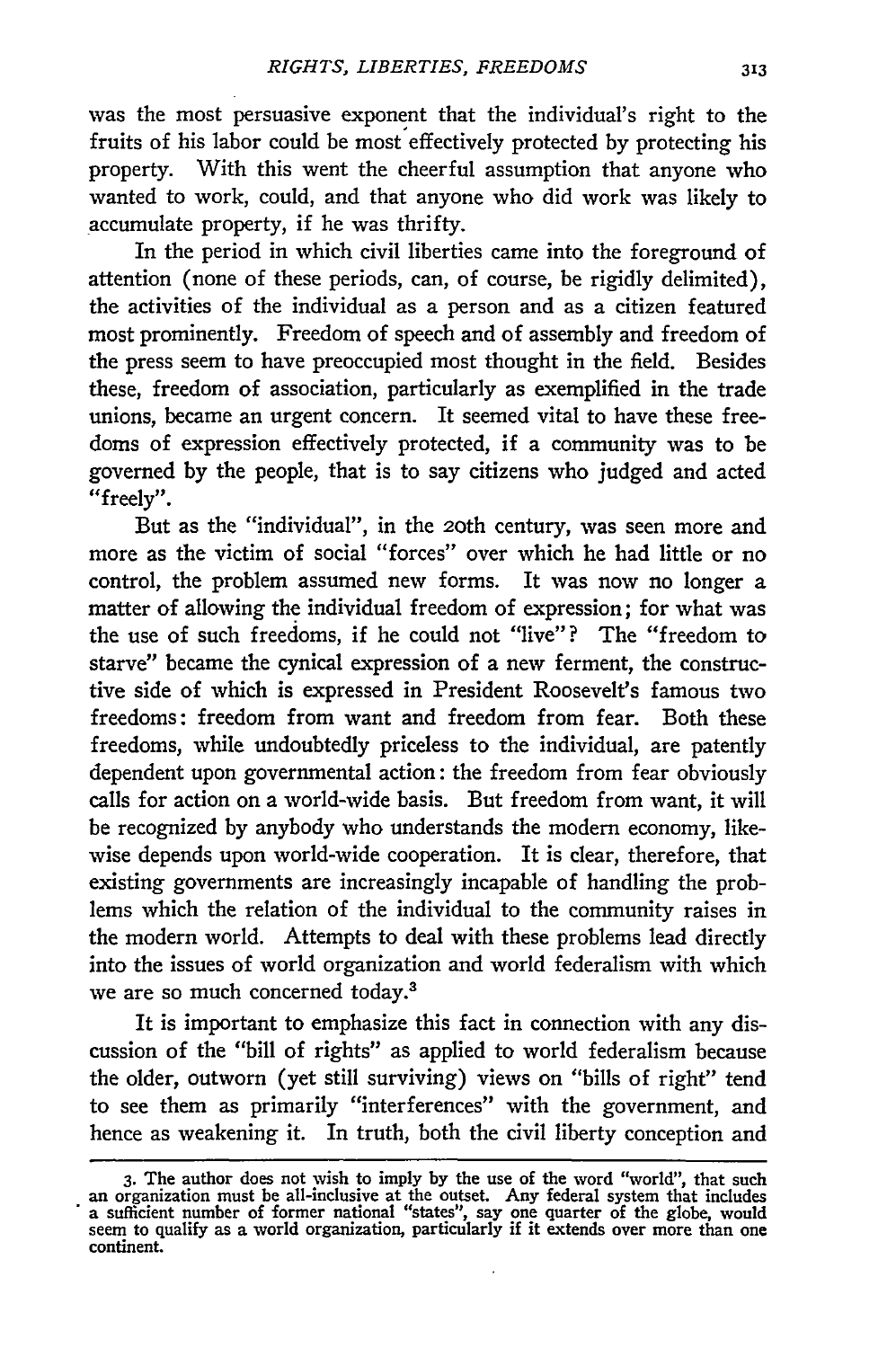the civic freedom conception are based upon an almost diametrically opposite view: they seek to strengthen the individual and his contribution to the community through collective action and thereby strengthen the community itself.

Certainly a "bill of rights" of a world federalism must be seen in such a light. It grows out of the question: what provisions should the constitution contain to elicit the maximum contribution from all individuals comprised under the constitution? To transpose the President's formula, the answer might be: they must be free to express themselves in matters of conscience and of communal concern; but in order to do this effectively they must be free from want, and they must be free from fear.

The latter requirement has, of course, been recognized in English speaking countries for a long time in a form the President did not mention: the right *not* to be arrested and seized—habeas corpus—is one of the most ancient and jealously guarded rights of Americans and Englishmen. But recent events have made it increasingly apparent that this guarantee against arbitrary arrests and seizures, while enormously important, is not sufficient. There is also the collective danger and fear arising from wanton aggression of an outside foe. To guarantee that freedom definitive action in the international sphere is called for. As the President himself put it: "It means a world-wide reduction in armaments to such a point and in such a thorough fashion that no nation will be in a position to commit an act of physical aggression against any neighbor, anywhere in the world".<sup>4</sup>

Whatever view one takes of that matter, it is clear that we are here face to face with forces which are clearly beyond the ken of the individual. That is even more true, perhaps, of the freedom from want. To many, an unprecedented optimism is implicit in the guarantee of a freedom from want. For "can we actually cope with want?" Is the road leading away from want clear and distinctive? Our American aspirations have found eloquent expression in speeches of political leaders, such as Vice-President Wallace.<sup>5</sup> Are we not here confronted with a problem belonging to an entirely different order than the freedom of expression? When we speak of freedom from want, we are proposing to give to people something they have not got, rather than restraining others from taking from them what they presumably wish to use! Moreover, freedom from want presents problems largely in

<sup>4.</sup> Message to Congress on the State of the Union, January 6, 1941. This, it should be noted, is too limited a conception of the freedom from fear; the rights in-volved in *habeas* corpus are, it would seem, essential to any democratic federalism.

**<sup>5.</sup>** Hon. Henry **A.** Wallace, Address before the Free World Association, May **8, 1942.**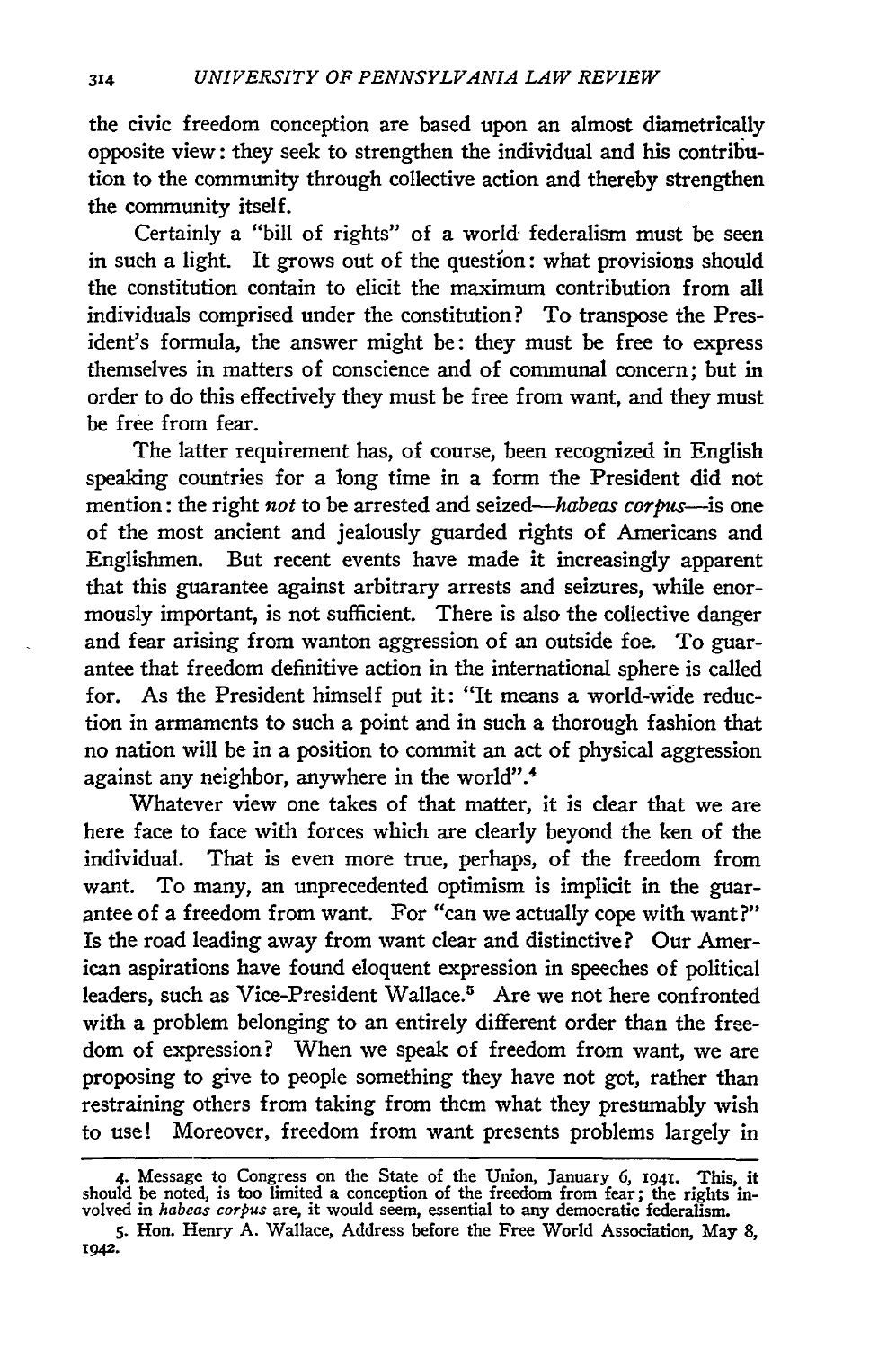the material realm. It is the age-old problem of poverty. There is a psychological aspect to it, of course; people's needs and satisfactions vary greatly in accordance with a consumption pattern to which they are accustomed, but even this pattern is again a material thing. It cannot be gainsaid, therefore, that freedom from want is something beyond human will to the extent to which it is subject to the laws and limitations of the material world.<sup>6</sup>

However, the President offered certain specifications for this freedom. It may be well to examine further what he said concerning the freedom from want. Translated into world terms, he stated, it means economic understandings which will secure to every nation a healthy peacetime life for its inhabitants everywhere in the world. In other words, he elaborated it in terms of free trade rather than in terms of social security legislation and the right to work. Yet the latter undertakings appear to be much more central to the achievement of ,freedom from want than free trade. One cannot help feeling that it was the conservative free trade thought of the State Department which had worked out this interpretation.

It should be noted, however, that the expression "understanding" which the President used allowed considerable latitude. This is important when we recollect that the Atlantic charter specifically provided in point five that the signatories (now all the United Nations) "desire to bring about the fullest collaboration between all nations in the economic field with the object of securing, for all, improved labor standards, economic adjustment and social security". It should be noted that at a recent meeting of the International Labor Office in October 1941, attended by representatives of 35 nations, these social and economic principles were endorsed.

Even the guarantee of the right to work is, however, insufficient in large areas of the world. The economically backward regions, such as India and China, cannot hope to see the lot of their starving peasantry alleviated by either free trade or the right to work. For the fact is that those millions of tillers of the soil are overworked and exploited. Freedom from want for those people calls for undertakings similar to agricultural legislation in the advanced countries: Switzerland, Denmark, Australia, and the United States. In other words, the right to work can be made meaningful only if related to effective use of the means of production. If these areas are not to adopt the social system of large collective farms, the right to control those things which a man needs to control to enjoy the fruits of his labor, more especially farms,

<sup>6.</sup> See economic section of forthcoming volume entitled, THE COMING STRUCTURE OF WORLD GOVERNMENT, edited by George Benson, Russell H. Ewing, Howard Eaton and others.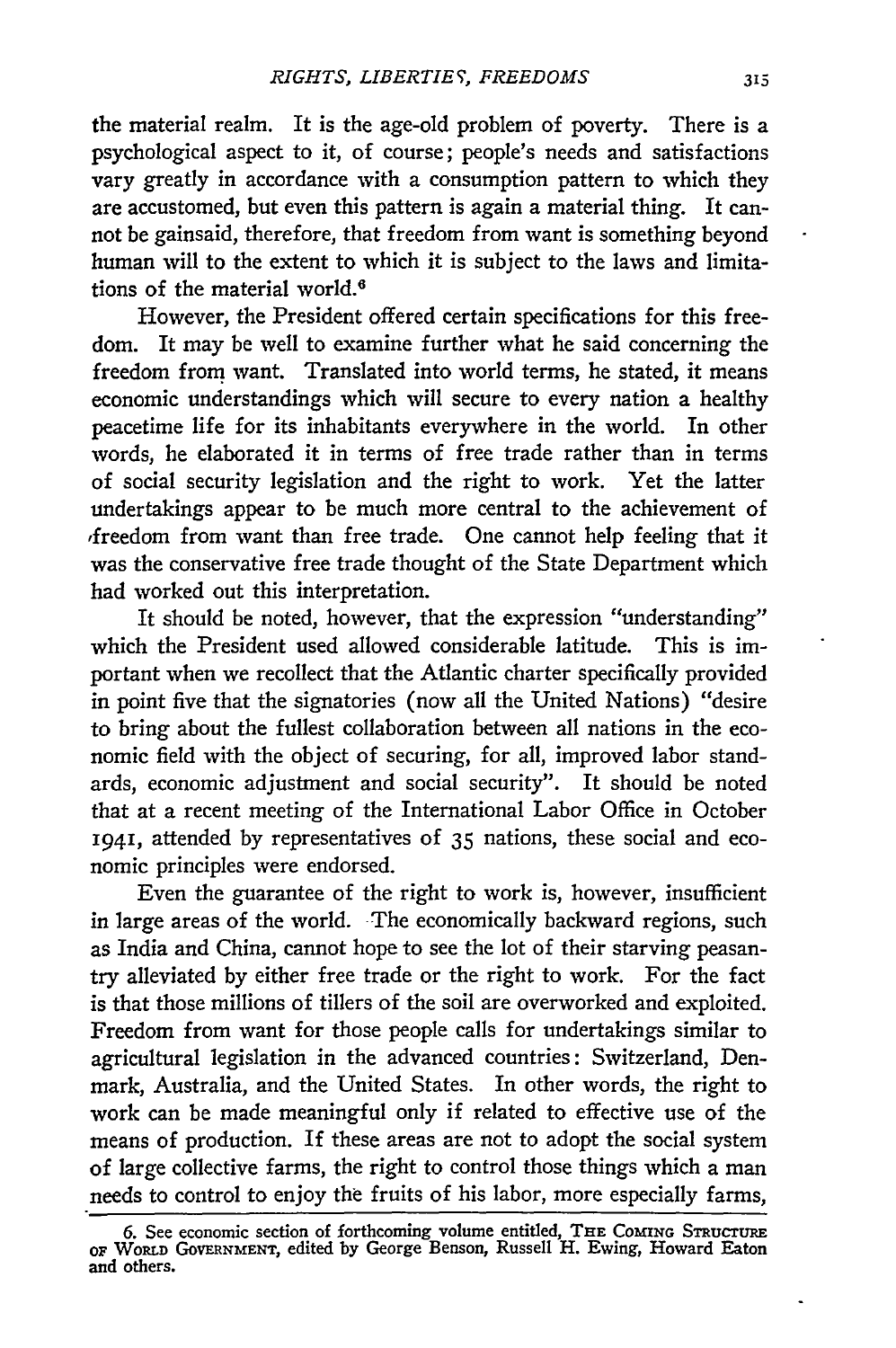land and stock, will have to be recognized. This is a gigantic undertaking, when one considers the systems of exploitation and chicanery combined with outmoded methods of production that have been prevalant in many of these lands. It will call for a patient building up of widely dispersed capital resources. Obviously all a federation could do would be to insure the political and administrative conditions requisite for steady progress.

Returning now to *freedom from fear* what would seem to be called for is a federal police force and a federal military establishment. Unless some such central force is effectively built up, no chance exists of guaranteeing even a minimum of freedom from fear within the territories of the federation or against external enemies. As Cordell Hull put it on July **23, 1942:** "It is plain that some international agency must be created which can-by force if necessary-keep the peace among nations in the future". It would be reckless to claim that freedom from fear is an accomplished fact in the United States. We have our third degree, lynchings, and labor baiting; yet, after all is said and done, the United States citizen is "freer from fear" than the terrorized subject of dictatorial regimes. It is therefore not too much to say that the achievement of conditions approximating those prevailing in the United States today would represent substantial progress, at least for quite a few of the members of the federation. This would be even more true of freedom from external aggression. The United States would never have been able to defend herself the way she has without a national military establishment. State militias have been a welcome addition, and probably will be in a world federalism, but the supreme command needs to be lodged in the federation itself. The organizational problem involved will be on the way toward solution as a result of merging the military command in the United Nations, especially among the United States, the Netherlands, Great Britain and the Dominions, as was the case previously when federal systems were forming in the United States, Switzerland, and Germany. For all these federations were created after wars which had brought about the unification of military organization. <sup>7</sup>

More baffling than either the problems of freedom from want or freedom from fear are those of *the freedom of expression and religion.* Here the difficulties are political and spiritual. The bloody wars of religion preceded the recognition of religious toleration in Europe. The positive acceptance of other men's beliefs is difficult in

*<sup>7.</sup> Ibid.,* section on military organization. See also **WRIGHT, REPORT TO COMIS-SION FOR THE STUDY OF ORGANIZATION OF PEACE,** and **BONNET, THE UNITED NATIONS** (1942).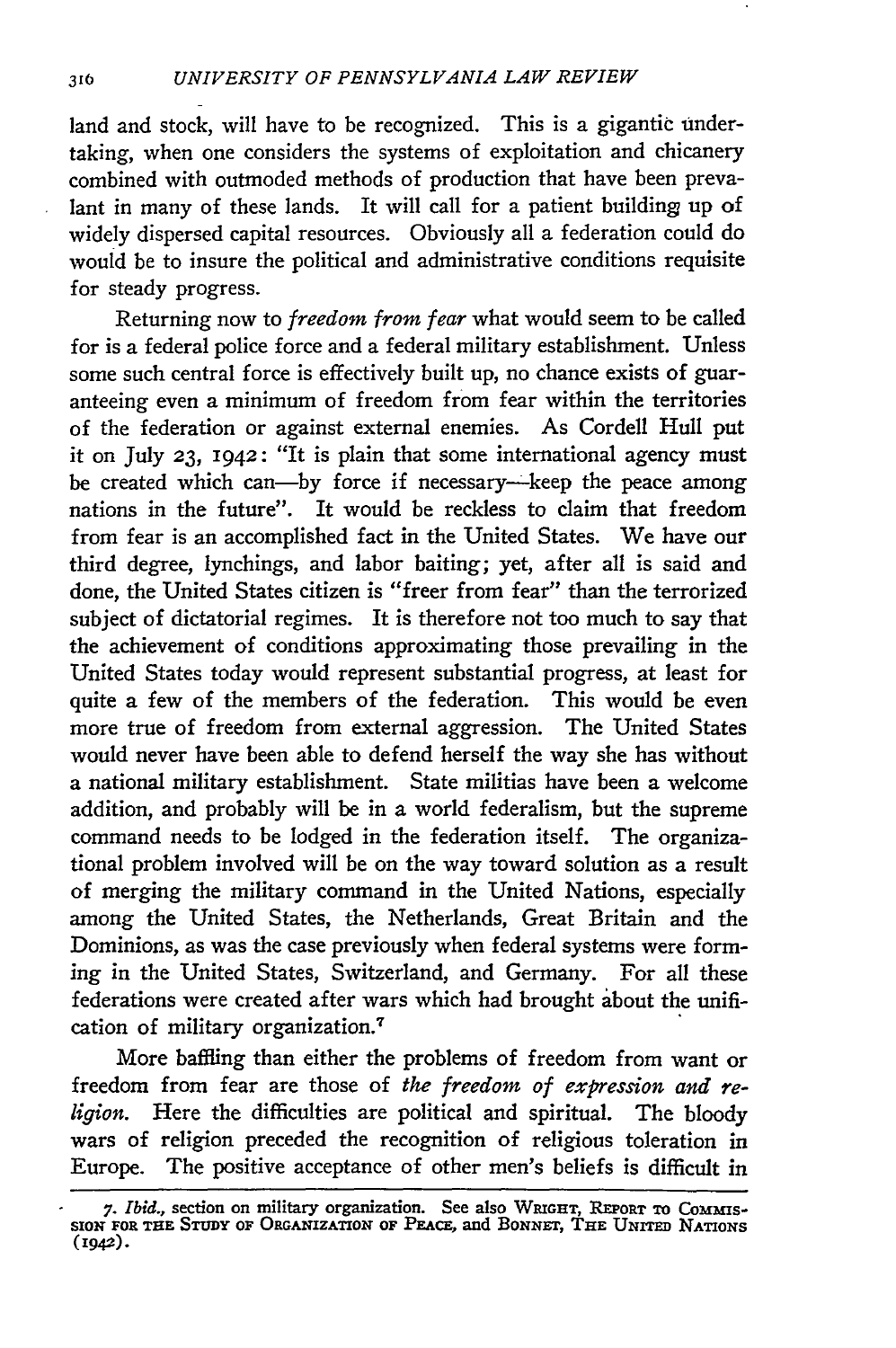inverse proportion to the ardor with which a particular faith is held to be "the truth". It is easy for the agnostic to be tolerant of other men's religions; he looks upon them as mild cases of mental immaturity and lets it go at that. It is supremely difficult for the man passionately concerned with the welfare of the soul to tolerate views which he is convinced corrupt the soul, but that is the position of the majority of mankind today. Since the freedom of religion is the basis and the starting point of other freedoms of expression, the problem is quite central. India with her conflict between Hindus and Moslems illustrates the tremendous obstacles which such clash of religious faiths can create. When we reflect on the vital part free education plays in the maintenance and development of free institutions and how intimately education is linked with religious beliefs and ecclesiastical organization, we glimpse the magnitude of the problem confronting us. At first we may have to be content with something much more limited and general than the separation of church and state which we deem essential to religious freedom, something far short of freedom of the press and of assembly as we have come to practice them in the United States.

There is no object in our becoming "ideological imperialists". We cannot erect a democratic world order upon a set of ideas which we impose upon unwilling peoples **by** the force of arms, the pressure of financial aid, or even **by** the supply of food. The success of the enterprise of world federation depends upon the free and voluntary acceptance of the principles involved **by** *all* those peoples who would enter such a world federation. It is impracticable for us to think in terms of ideas which are only acceptable to us. Just as the original Bill of Rights was adopted **by** regular constitutional amendment under the Constitution, so a similar bill for a supra-national federation should be adopted **by** common consent.

It is impossible to claim that a world federation will guarantee the "four freedoms" in the sense that it would insure their enforcement; even the American federal Union has been unable to do that. As we have stated already, at least one of these freedoms is conditioned **by** our "power over nature", our ability to master material limitations, but federalism would seem to hold out a better prospect of effectively guaranteeing such freedoms than any other plan. Federalism provides the tried pattern of constitutional government for large areas, and an effective guarantee of rights or personal freedoms presupposes constitutional government.

It is difficult now to say what principles would be generally accepted. In discussing the problem recently, in *The New Belief in the Common Man,* I wrote: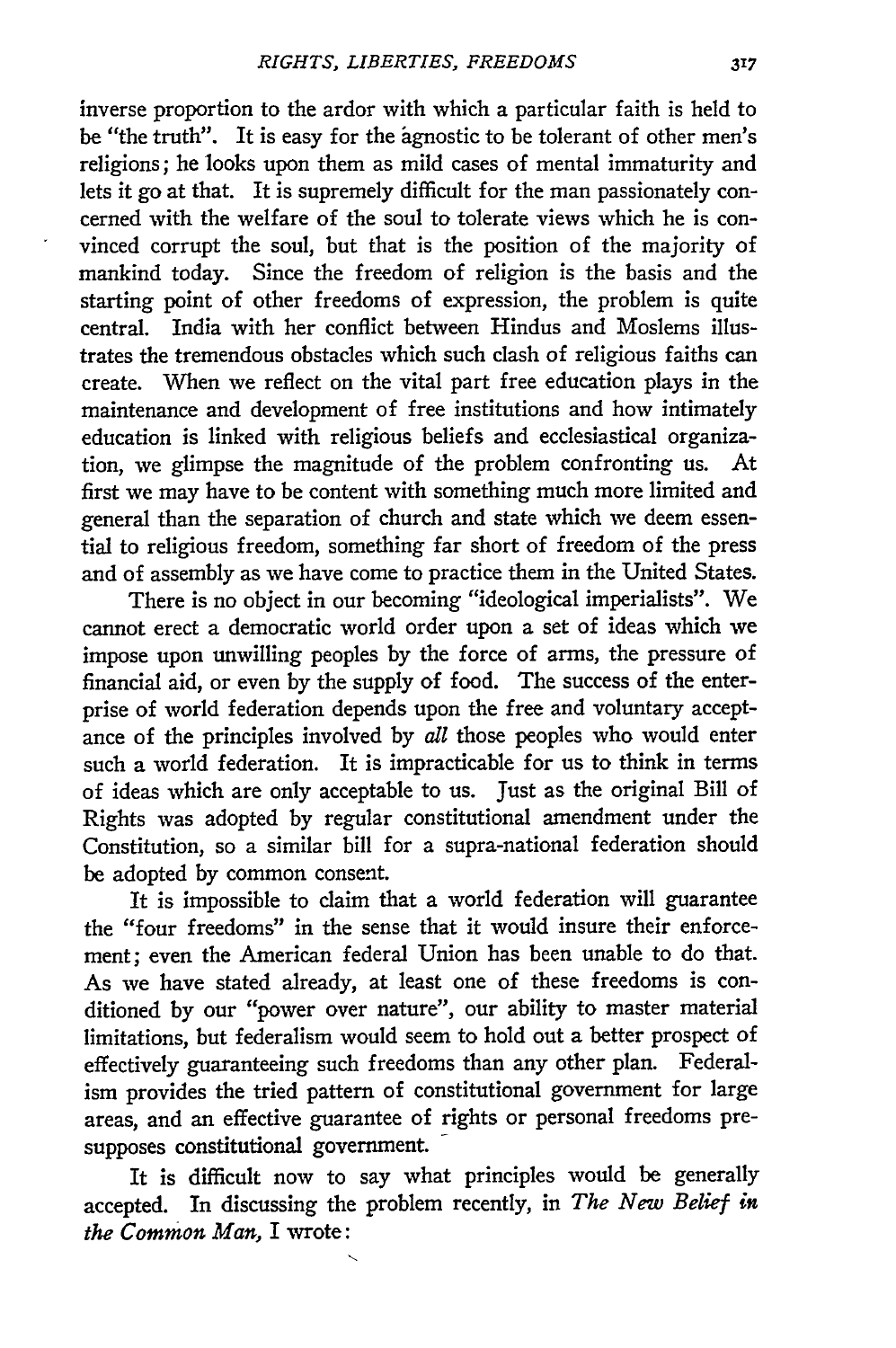"Eighty million Germans, a hundred and fifty million Russians, tens of millions of other Slavic peoples, well over two hundred million Indians, between four and five hundred million Chinese and Japanese, not to speak of the numerous other peoples in the Near and the Far East, in all probably three fourths of the earth's population, have been living under social and political conditions where freedom of speech, of the press, and of assembly are almost meaningless phrases.

And as for freedom of religion-and of education? Do not many of these people acknowledge faith in a religion which dogmatically denies the desirability of tolerating other creeds? Can we force them to accept toleration?" <sup>8</sup>

The worst of it is that we ourselves are far from having accepted the job of becoming world citizens. We need a good deal more than tolerance. The situation calls for positive steps. What are the common ethical aspirations of mankind? Are there certain basic patterns of behavior that are common to the vast majority of mankind, whether they be Christians or Buddhists, Mohammedans or Jews, Confucians or secular humanists? Some have maintained that there are; but unlike the natural law writers of the past, they have based their views upon a comparison of actual moral and ethical beliefs expounded and fostered by the great world religions. William **E.** Hocking in his *Living Religions and a World Faith* has expressed the view that there are supreme values embodied in each of the world's great religions which represent contributions to an emergent "world faith". He has painted a broad and catholic canvas. Irving Babbitt and the group of writers known as the neo-humanists groped for factual support for their assumption of such universal ethical principles. Professor Arnold Toynbee, whose far-ranging scholarship found striking expression in his *A Study of History,* stated it at least as a hope, resulting from his comparison of all the great religions, that religious elements in Islam, Hinduism, Buddhism, as well as Christianity may provide the basis for such a pan-human ethos. "There can be no international ethos without a religious basis", he wrote.

The difficulty with all these interpretations is, as stated previously, that they are essentially the product of Western minds. Moreover, they are the products of Western minds somewhat removed from the thought and feeling of ecclesiastical rigidity. Such explorations are worthwhile, indeed, but they cannot from a democratic standpoint be considered as more than preliminary. Something more representative is needed. We must discover what the representatives of the great world religions would actually accept as sound from their respective

<sup>8.</sup> **FRIEDRicH, THE** NEw BFauEF **IN TE** CoMMoN **MAN** (1942) **300.**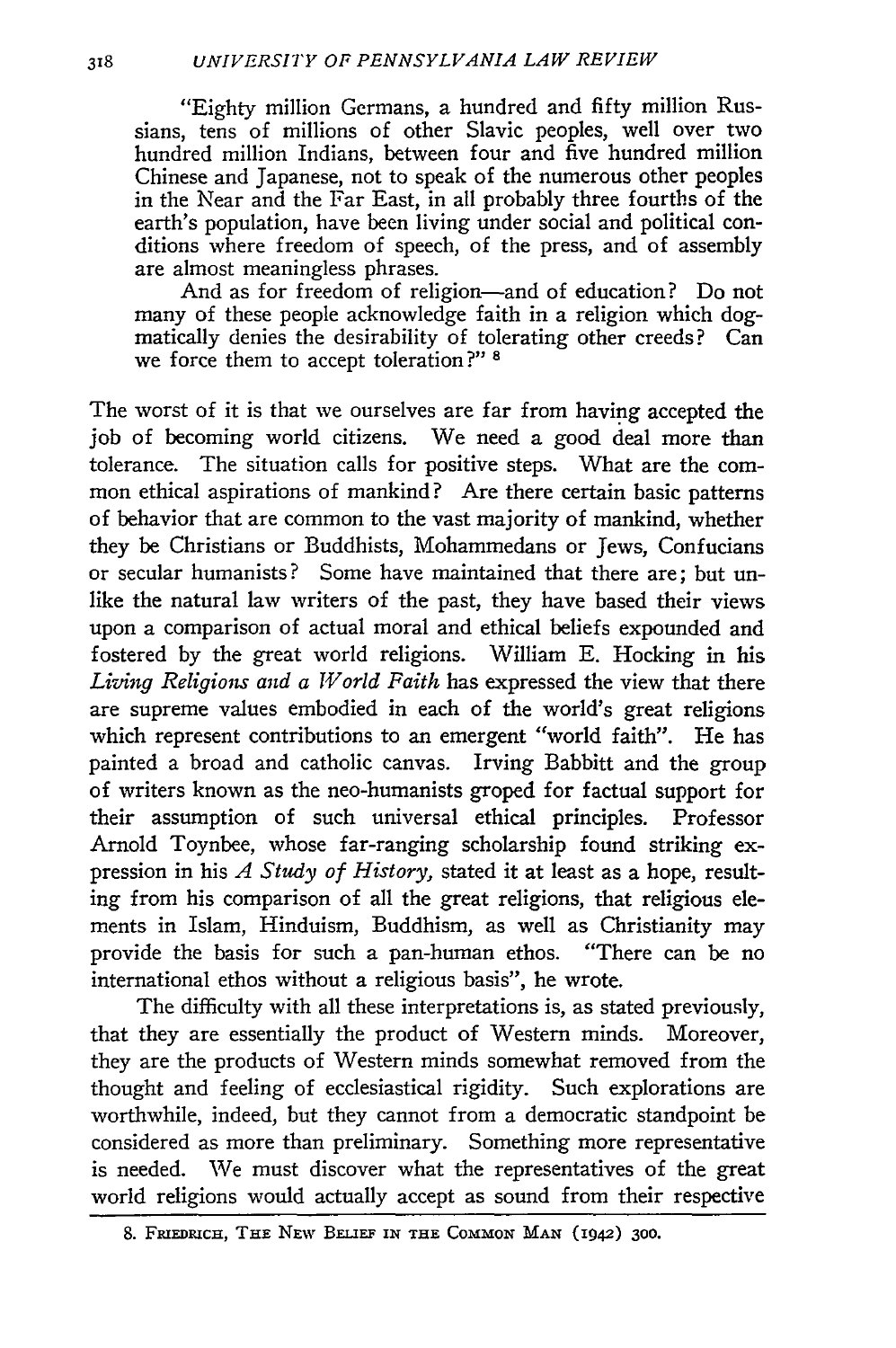viewpoints. In *The New Belief in the Common Man* I raised the question in concrete terms: "Might we not gather forthwith a world convention of men and women of thought rather than action who could represent a majority of mankind?". No world federalism should be attempted without such a preliminary canvass of basic beliefs. We are not going to achieve a unity of beliefs. There is no possibility of an agreement on fundamentals, but we may well discover common modes of behavior resulting from different fundamental views. There are striking hints of such common concerns. The Confucians, *e. 9.* envisaged the coming of universal peace just as much as the Christians and the Jews; they called it the Great Harmony.

.Around such concerns, and directed toward them, might be grouped such principles of conduct as find a basis in the ethical convictions of a majority of mankind. We would seek particularly to discover principles of conduct which would delineate the proper relationship between the individual (or the family) and the community at large: the local, regional, national, and world-wide authorities of government. It seems impossible at this time to insist upon specific conclusions to which such a "parliament of man" may come, but it should be noted that all the great religions have a common belief in ethics as such. Implying the recognition of personal responsibility, such a belief posits an elemental realm of freedom: a right of each man to seek right and wrong. Thus the guess might be hazarded that such a pan-humanist congress would recognize personal responsibility and religious freedom in the broad sense.

But how can there be personal responsibility without a minimum of personal independence? Protection of its citizens against arbitrary searches and seizures or against being detained without being charged with a legally determinate crime would seem to be implied as a necessary task of the world federation. Without this protection the federal world government could not hope to secure the essential support of its citizen. There might be troublesome breakdowns similar to the failure of our Southern States to provide such personal independence for the negro; but as a general principle of conduct, the world congress might well accept it. If local (national) authorities proved unable to secure this type of protection for the world citizen, they should probably forfeit the right to continue in office. This would provide us, if accepted **by** the world congress, with the quintessence of freedom from fear.

It seems less likely that ready agreement could be secured upon principles of conduct consonant with the freedom from want and the freedom of expression, but speculation here is fraught with difficulties